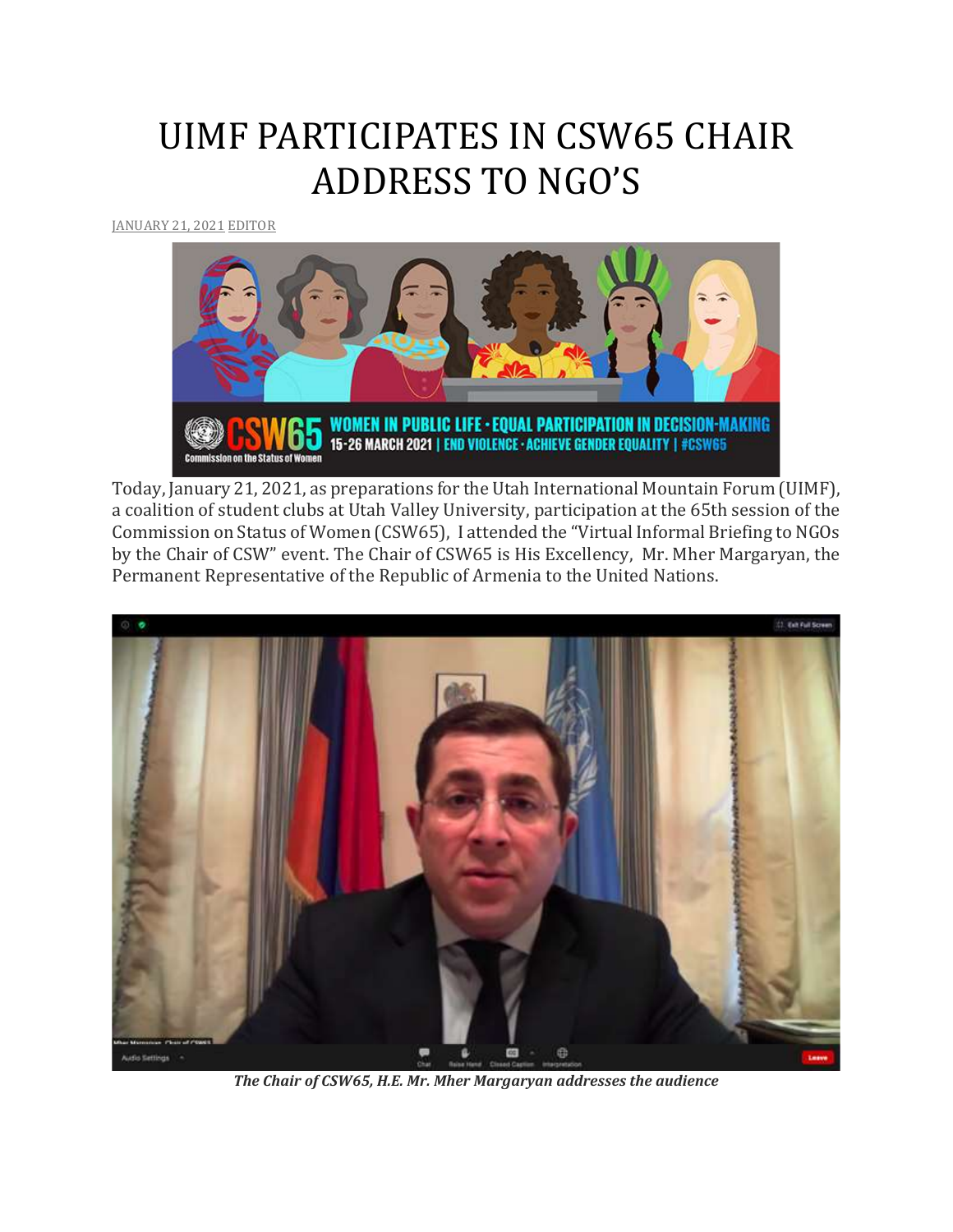I was invited as an official representative of the Russian Academy of Natural Sciences (RANS), a Non-government Organization (NGO) dedicated to Sustainable Development. The call consisted of two hundred and twenty-six participants including representatives of different NGOs accredited under the Economic and Social Council of the United Nations (ECOSOC) from around the world and Vice-Chairs of CSW.

Ambassador Margaryan opened the meeting with the administrative announcements and information about CSW65 which will take place during March 15-16, 2021. He shared with us the following:

The session(s) of CSW65 will take on a hybrid form this year due to COVID-19, but still entail a "full and substantive agenda." There will be a limited in-person ceremonial opening of the 65th session on March 15 where the Chair of CSW will give welcoming remarks and the Presidents of ECOSOC and the General Assembly will speak with other representatives afterwards. Four Ministerial Roundtables will be held from March 15-19 on two topics that align with the CSW65 focus. All side and parallel events this year will be of a virtual nature. As of now, 146 statements have been submitted as Documents of Commission by NGOs in consultative status with ECOSOC. Agreed conclusions of CSW65 will be negotiated by member states starting in February 2021. Our delegation submitted through RANS a *[written](https://undocs.org/E/CN.6/2021/NGO/125) [statement](https://undocs.org/E/CN.6/2021/NGO/125)* and was able to receive approval from CSW65 to host a parallel event titled "*Mountain Women Empowerment Through the Inclusive Student-Engaged Learning Model.*" on March 22, 2021 at 8:00EST. *[Preparations](http://utahimf.org/archives/5863)* are currently underway by UVU students who will participate as official members of the delegation and have the opportunity to provide a student statement.

The theme of this year's CSW regards gender equality and women empowerment in sustainable Development. H.E. Margaryan called for an elimination of violence against women and for more women in office. CSW provides the opportunity to assess the progress made and the gaps remaining; identify effective (or non-effective) policies; and to strengthen dialogue and commitment. The COVID-19 Pandemic has complicated women's issues and is reversing strides accomplished under the 25 years of the Beijing Declaration. As such, it is imperative that measures are deployed to confront this. The UIMF is also dedicated to *[SDG#5](https://www.un.org/sustainabledevelopment/gender-equality/)* and advocates each year at CSW for the inclusion of specific language regarding mountain women and girls to be within the focus of the 2030 Agenda For Sustainable Development. H.E. Margaryan furthermore encouraged participants to follow @UN\_CSW on Twitter for updates and to use #CSW65 when referencing the upcoming session on social media. He then thanked us for our commitment and contributions before handing the podium to his colleague.

The delegation was next addressed by New York based Ms. Lopa Banerjee, Director of the Civil Society Division of UN Women and Executive Coordinator of the Generation Equality Forum.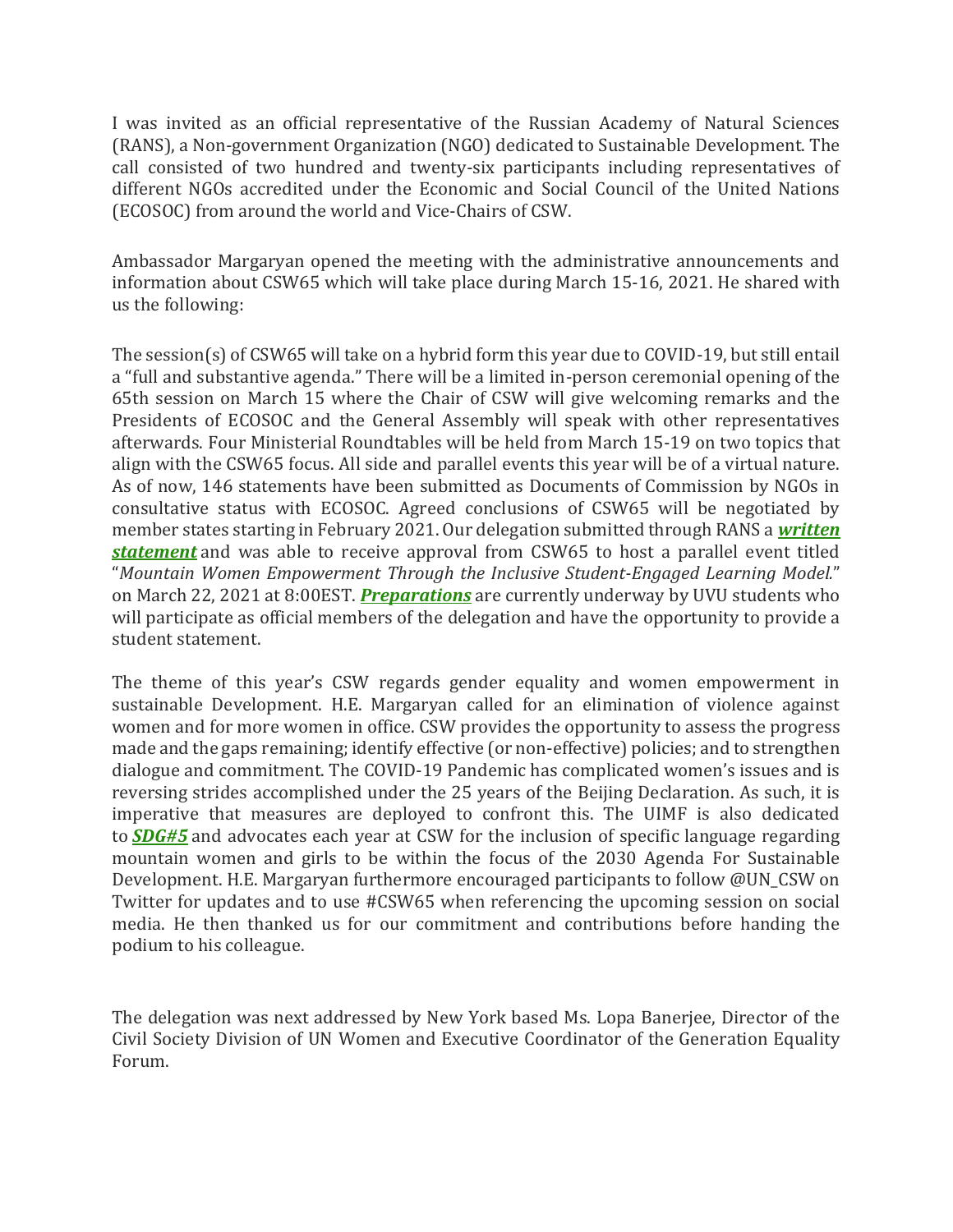

*Ms. Banerjee speaks on the importance of CSW*

Ms.Banerjee illustrated the enormous investment that society makes in CSW as the UN is the "global policy making space." She additionally explained that this CSW carries the weight of the Beijing 25 moment, which was circumvented last year due to the unprecedented conditions surrounding COVID, therefore expectations and investments are higher than usual. The belated celebration is being termed "Beijing +25+1."

Ms.Banerjee elaborated on the words of Ambassador Margaryan of the significance of the priority theme during COVID and women's representation as central pieces of a gender equal world. She further emphasized localization for stronger engagement and the necessity of youth to be involved in the NGO delegations; exactly what the UIMF and UVU are doing through the unique student-engaged learning (SEL) model at UVU. Lastly, the floor was opened to an interactive Question and Answer session among the NGO representatives and the CSW Team. The majority of questions from the audience were asked about the ability to network and communicate on the same level during virtual events, a concern that was addressed by the introduction of the Advocate and Youth series programs